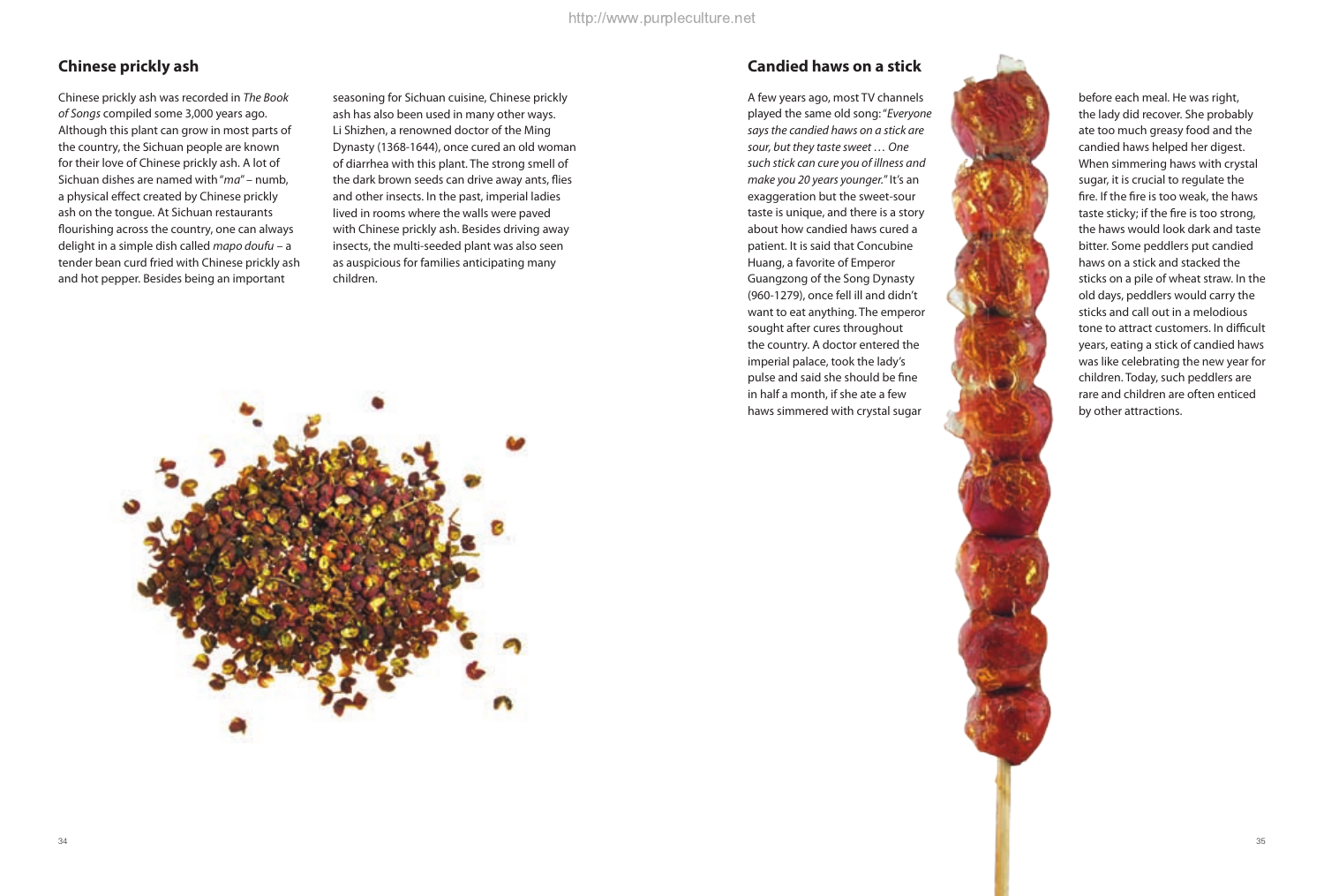## **Preserved egg**

Preserved egg, known as *songhua dan* or *pi dan* in Chinese, is a product of chemical experiment. When the duck or goose egg is preserved in a mixture of bittern and the water used in grinding green beans, the protein in the egg subsides and the egg white becomes transparent and greenish. Irregular snowflake patterns dot the egg white, while the yolk becomes juicy and bluish green. The light

blue shell makes the egg appear like a fossil just excavated, thus some foreigners call it "thousand-year-old egg". In any restaurant, you can order the cold dish named preserved egg with bean curd. More flavors can be added with ginger juice or green pepper. Southern Chinese often prepare rice porridge with preserved egg and lean meat. Preserved egg in fish chip soup also tastes excellent.



### **Bean curd**

In the 1980s, a story in

International Economic Preview published in the United States predicted that in the coming 10 years, it's not the automobiles, televisions or electronic products that will have the greatest market potential, the biggest success belongs to bean curd from China. Obviously, the author is a big fan of bean curd. Although bean curd has not attained such huge success as predicted, it does enjoy equal fame as tea and porcelain from China. It is said that a French artist is fascinated by bean curd. Whenever he feels ill, he would get some bean curd from the China Town in Paris and it never fails him. For most Chinese, the love of bean curd comes from its special taste. Like many inventions that came out of total accidents, bean curd was not invented intentionally. Liu An, a grandson of Liu Bang, founder of the Han Dynasty (206 BC-AD 220), hired many alchemists to make pills of immortality. The Prince of

Huainan couldn't escape death, but his experiments brought an unexpected result – bean curd. Liu's hometown, Shouxian county of East China's Anhui province, is known as the Hometown of Bean Curd. Today, any common family in Shouxian can easily cover a table with dishes that all contain bean curd. Bean curd has an amazing adaptability. Each family can easily make the cold dish named bean curd mixed with Chinese onion. The most famous Sichuan dish *mapo doufu* is hot, tender and salty with pepper and Chinese prickly ash. There are hundreds of notable dishes featuring bean curd as the main material. Among Chinese chefs, bean curd is listed as one of four top vegetarian materials. However, many temples have invented bean curd dishes that look and taste just like meat to cater to pilgrims. Such a rich variety makes everyone marvel at the great potentials of bean curd.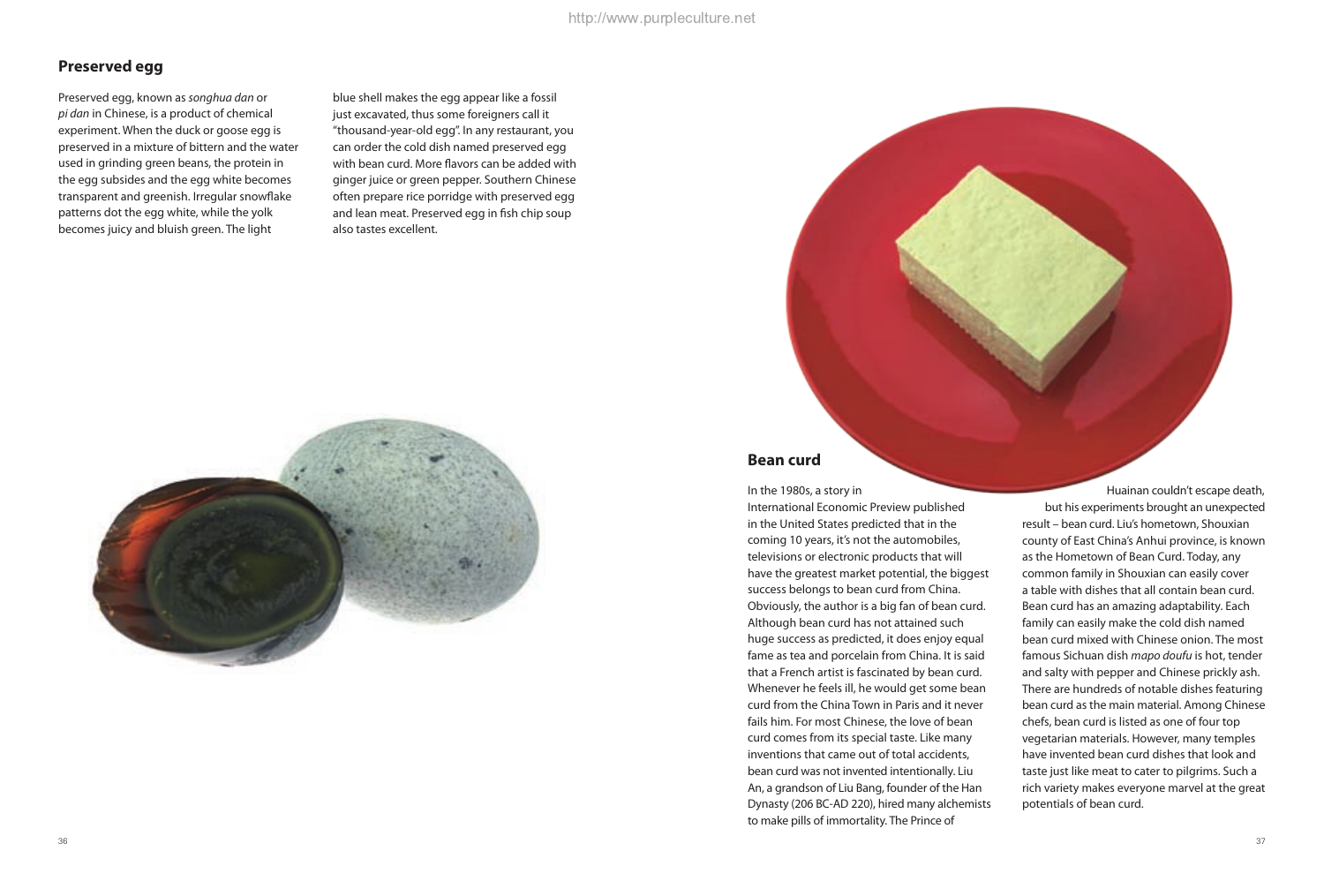# **Future Cola**

As Coca Cola and Pepsi occupy prominent shelves in department stores across China, most people in rural China only associate cola with a Chinese product named Future Cola. Its Chinese name Feichang Kele means "very enjoyable". In 1998, the Wahaha Group introduced its Future Cola as "real Chinese cola". This won some applause but linking a drink with patriotism has not been a very effective marketing strategy. Soon the advertisements changed into "when happiness arrives, it's



Very Enjoyable". It is said that the head of the Wahaha Group once visited the United States and presented guests with two glasses of cola, unnamed. Nobody could tell which was made in China or America. This is only a story, as devoted cola fans can easily distinguish Cola Cola and Pepsi. Although it is hard to find Future Cola in big Chinese cities, Wahaha Group has been promoting another product named Future Coffee Cola. For consumers going after fresh tastes, this has proven rather successful.



# **Eight Treasures Porridge**

In department stores of China, a common item is Eight Treasures Porridge (*Babao Zhou*). This is actually a simplified version of the *Laba* porridge made on the  $8<sup>th</sup>$  day of the 12<sup>th</sup> lunar month. Legends say that Sakyamuni, founder of Buddhism, was enlightened and became Lord Buddha after he was saved by a herdswoman on this day with porridge made of various grains. Many temples would prepare the porridge on this day for pilgrims. Eating porridge at dawn has been seen as an effective way of strengthening one's health. It is not

an easy thing to prepare the Eight Treasures Porridge, whose eight chief ingredients vary in different areas. It is true that a bowl of porridge meticulously prepared carries more love than an extravagant banquet. When the canned Eight Treasure Porridge was first introduced, people regarded it as an important present. Thanks to its good taste, the product has held a market share for many years. It would be very appropriate to send a few cans to a patient who can't digest oily food.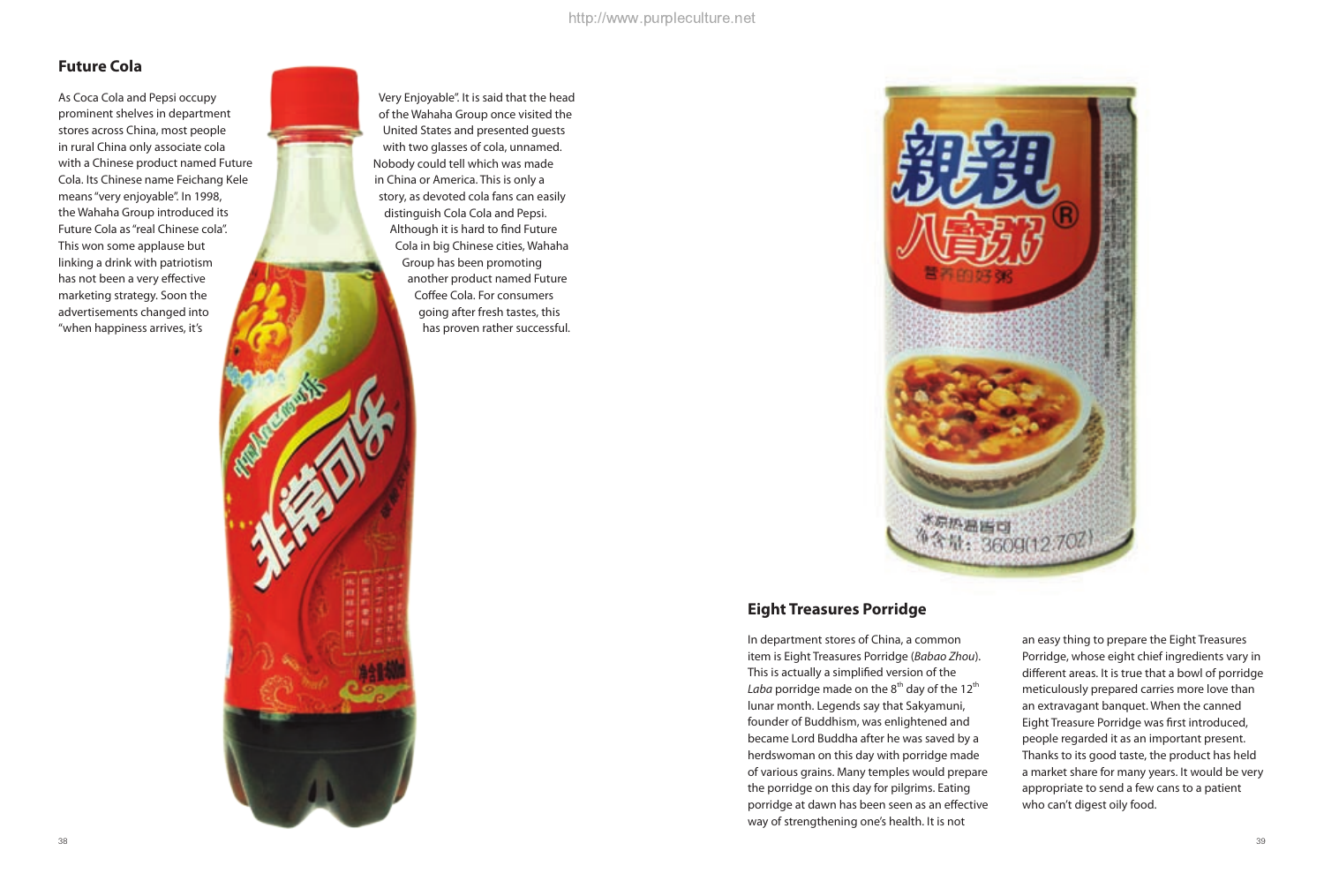## **Zongzi**

*Zongzi* is a symbolic food for the Duanwu Festival, just like the moon cake for the Mid-Autumn Festival and the *jiaozi* dumpling for the Spring Festival. The pyramid-shaped glutinous rice dumpling wrapped in bamboo or reed leaves is embodied with the nation's cultural tradition. Every Chinese knows about the origin of *zongzi*. In the Warring States Period (475-221 BC), statesman and poet Qu Yuan was deeply disappointed that his homeland, the Chu Dukedom, would soon be conquered by other powers because the decadent rulers wouldn't listen to anyone's suggestions. On the  $5<sup>th</sup>$  day of the 5<sup>th</sup> lunar month, he held a boulder and threw himself into the Miluo River. The people loved him and didn't want fish to eat his flesh. So they made *zongzi* and threw them into the river for the fish. Few people can read Qu Yuan's great poem *Li Sao* fluently, but everyone seems to enjoy *zongzi*. There are other ways to commemorate Qu Yuan on the Duanwu

Festival. The most famous is the Dragon Boat Race, which originated as people raced to save Qu Yuan from the river. The festival takes place in early summer, when people change into lighter and brighter clothes. To fend off increasing insects, many families light Chinese mugwort, a herb that has a strong smell. Some people also drink the realgar wine that is believed to drive away snakes and evil spirits. Today, one can easily find dozens of varieties in the piles of *zongzi* in department stores. But the mass-produced fast food cannot compare with traditional homemade delicacies. There are roughly two types of *zongzi*: the salty ones filled with ham, meat, beef, shrimp, mushroom and others; the sweet ones with jujube, red or green beans and sweetened bean paste. Recently, a businessman in Guangxi Zhuang autonomous region produced a pillow-sized *zongzi* that can feed several men. It is a pity that such a delicacy is not found in other seasons.





### **Steamed twisted roll**

*Huajua*n (steamed twisted roll) is favored in northern China. It can be seen as an artistic version of steamed bun (*mantou*). The twisted roll blossoms like a flower and invites one to take one more bite. Made of flour just like steamed bun, steamed twisted doll is spongier. Wheat is grown throughout the world and people of different countries have invented colorful pasta. Similar to hot dog, people in Shaanxi province of Northwest China put pork or beef inside pancakes to make *roujiamo*. While Italians enjoy spaghetti, people in

Shanxi, a neighbor province of Shaanxi, enjoy a special noodle named knife-sliced noodles (*daoxiao mian*) made by slicing dough into the boiling pot. There are some specific requirements in making the steamed twisted roll. From making the dough to twisting the roll and steaming it, a single error could result in very dissatisfactory taste. One or two twisted rolls with rice porridge and pickles would furnish a typical delicious breakfast in China.